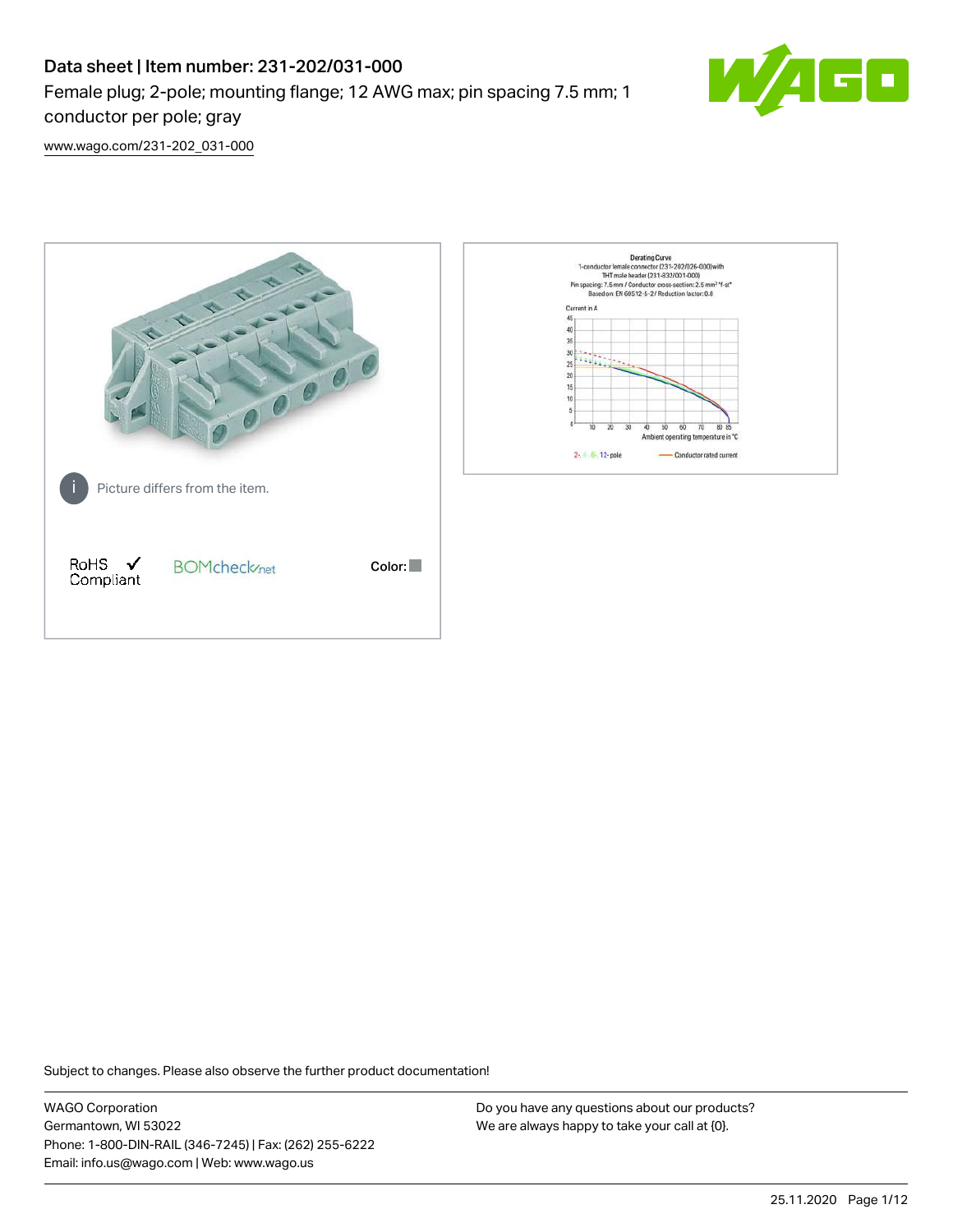



#### Item description

- П Universal connection for all conductor types
- Easy cable pre-assembly and on-unit wiring via vertical and horizontal CAGE CLAMP® actuation П
- $\blacksquare$ Integrated test ports
- $\blacksquare$ With coding fingers

#### Safety information 1:

The MCS – MULTI CONNECTION SYSTEM includes connectors without breaking capacity in accordance with DIN EN 61984. When used as intended, these connectors must not be connected/disconnected when live or under load. The circuit design should ensure header pins, which can be touched, are not live when unmated.

# Data Electrical data

Subject to changes. Please also observe the further product documentation!

WAGO Corporation Germantown, WI 53022 Phone: 1-800-DIN-RAIL (346-7245) | Fax: (262) 255-6222 Email: info.us@wago.com | Web: www.wago.us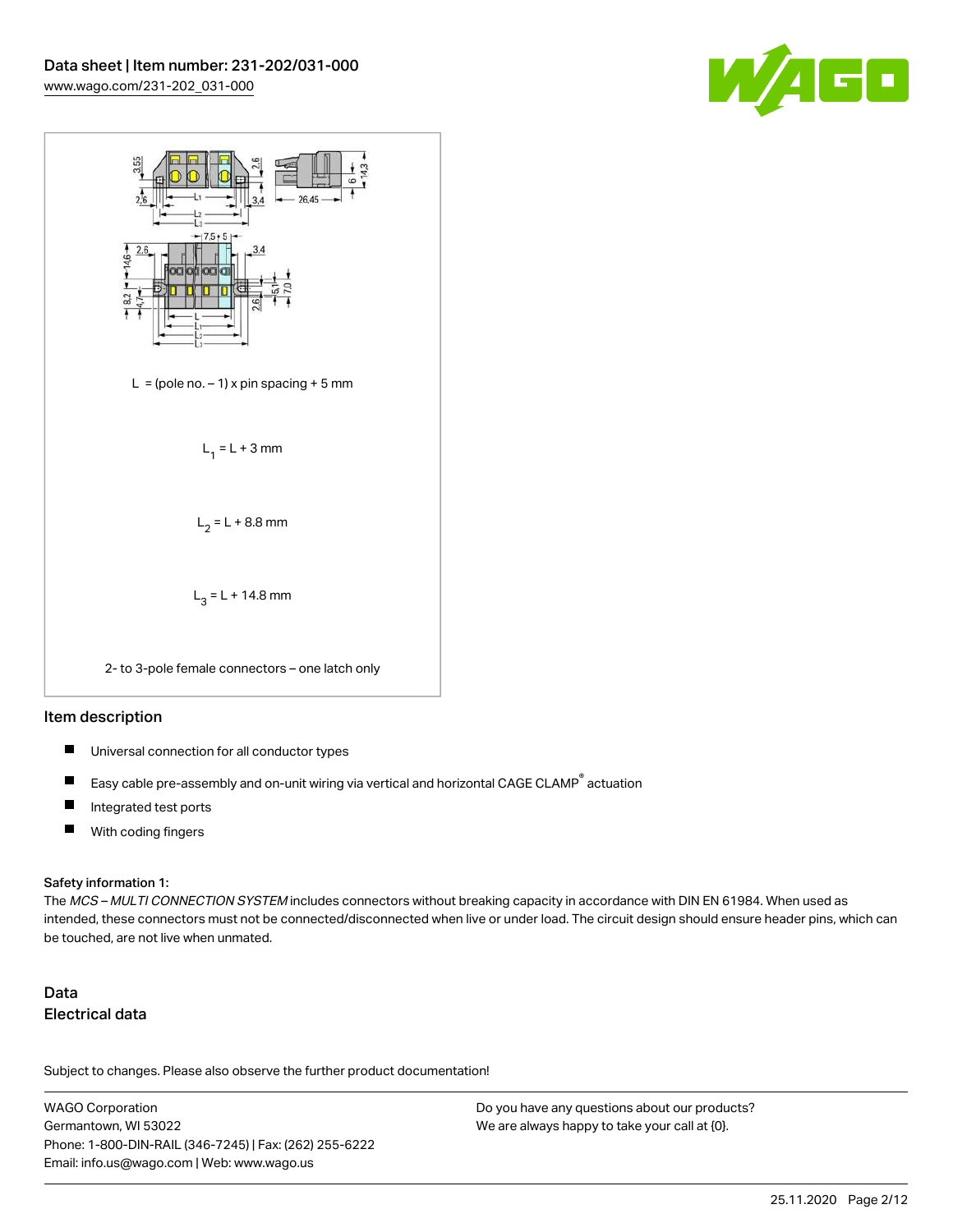

# Ratings per IEC/EN 60664-1

| Ratings per                 | IEC/EN 60664-1                                            |
|-----------------------------|-----------------------------------------------------------|
| Rated voltage (III / 3)     | 500 V                                                     |
| Rated surge voltage (III/3) | 6 <sub>kV</sub>                                           |
| Rated voltage (III/2)       | 630 V                                                     |
| Rated surge voltage (III/2) | 6 <sub>kV</sub>                                           |
| Nominal voltage (II/2)      | 1000V                                                     |
| Rated surge voltage (II/2)  | 6 <sub>kV</sub>                                           |
| Rated current               | 16A                                                       |
| Legend (ratings)            | (III / 2) ≙ Overvoltage category III / Pollution degree 2 |

## Ratings per UL 1059

| Approvals per                  | UL 1059 |
|--------------------------------|---------|
| Rated voltage UL (Use Group B) | 300 V   |
| Rated current UL (Use Group B) | 15 A    |
| Rated voltage UL (Use Group D) | 300 V   |
| Rated current UL (Use Group D) | 10 A    |

## Ratings per UL 1977

| Rated voltage UL 1977 | 600 V |
|-----------------------|-------|
| Rated current UL 1977 |       |

# Ratings per CSA

| Approvals per                   | CSA   |
|---------------------------------|-------|
| Rated voltage CSA (Use Group B) | 300 V |
| Rated current CSA (Use Group B) | 15 A  |
| Rated voltage CSA (Use Group D) | 300 V |
| Rated current CSA (Use Group D) | 10 A  |

## Connection data

| Connection technology                             | CAGE CLAMP <sup>®</sup>                |
|---------------------------------------------------|----------------------------------------|
| Actuation type                                    | Operating tool                         |
| Solid conductor                                   | $0.082.5$ mm <sup>2</sup> / 28  12 AWG |
| Fine-stranded conductor                           | $0.082.5$ mm <sup>2</sup> / 28  12 AWG |
| Fine-stranded conductor: with insulated ferrule   | $0.251.5$ mm <sup>2</sup>              |
| Fine-stranded conductor: with uninsulated ferrule | $0.252.5$ mm <sup>2</sup>              |

Subject to changes. Please also observe the further product documentation!

WAGO Corporation Germantown, WI 53022 Phone: 1-800-DIN-RAIL (346-7245) | Fax: (262) 255-6222 Email: info.us@wago.com | Web: www.wago.us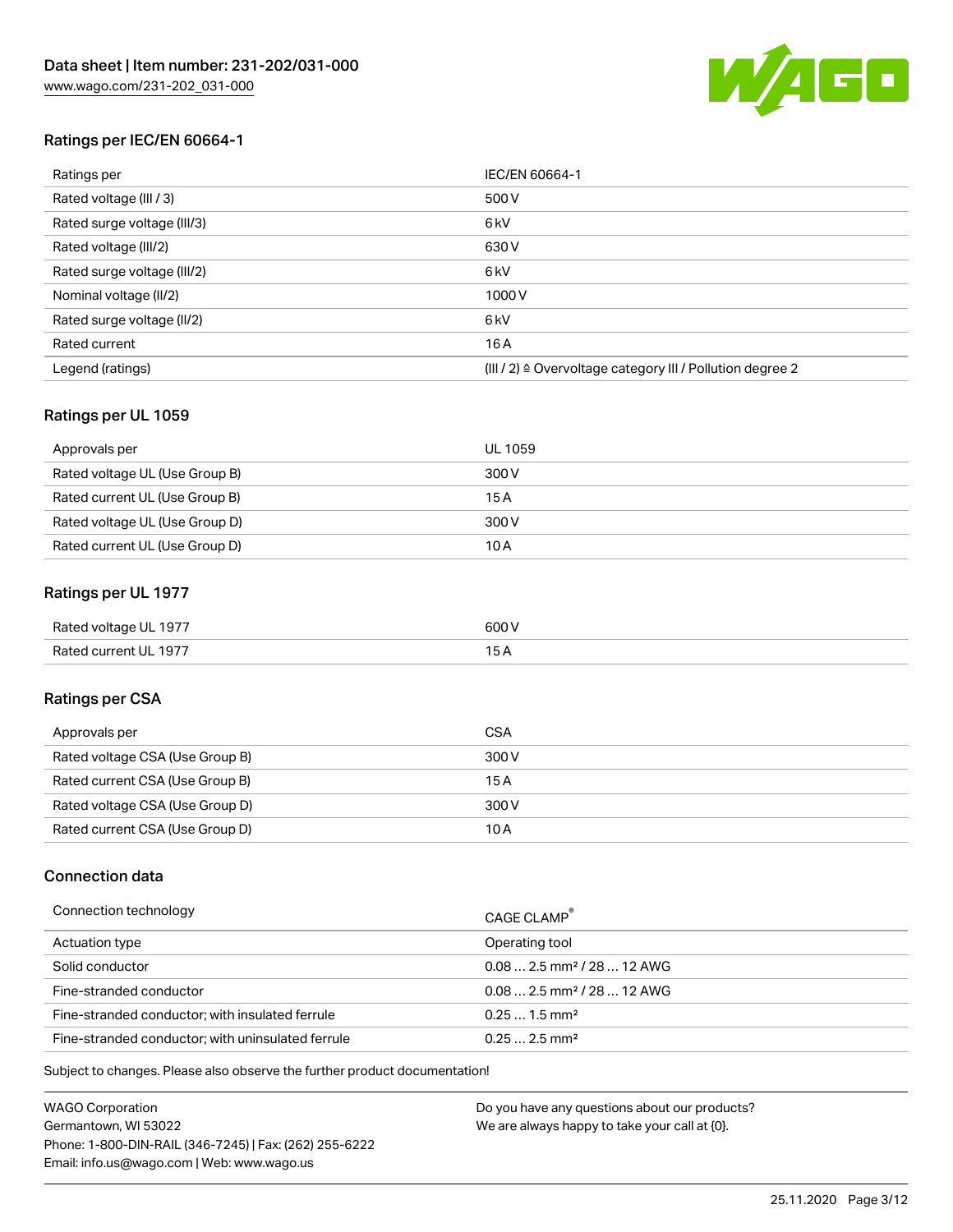[www.wago.com/231-202\\_031-000](http://www.wago.com/231-202_031-000)



| Strip length                                  | $89$ mm / 0.31  0.35 inch |
|-----------------------------------------------|---------------------------|
| Pole No.                                      |                           |
| Total number of connection points             |                           |
| Total number of potentials                    |                           |
| Number of connection types                    |                           |
| Number of levels                              |                           |
| Conductor entry direction to mating direction | 0°                        |

# Physical data

| Pin spacing | 7.5 mm / 0.295 inch   |
|-------------|-----------------------|
| Width       | 22.3 mm / 0.878 inch  |
| Height      | 14.3 mm / 0.563 inch  |
| Depth       | 26.45 mm / 1.041 inch |

## Mechanical data

| Mounting type | Mounting flange       |
|---------------|-----------------------|
| Mounting type | Feed-through mounting |
|               | Panel mounting        |

# Plug-in connection

| Contact type (pluggable connector) | Female connector/socket |
|------------------------------------|-------------------------|
| Connector (connection type)        | for conductor           |
| Mismating protection               | No                      |

## Material Data

| Color                       | gray                              |
|-----------------------------|-----------------------------------|
| Material group              |                                   |
| Insulation material         | Polyamide (PA66)                  |
| Flammability class per UL94 | V <sub>0</sub>                    |
| Clamping spring material    | Chrome nickel spring steel (CrNi) |
| Contact material            | Copper alloy                      |
| Contact plating             | tin-plated                        |
| Fire load                   | 0.087 MJ                          |
| Weight                      | 5 <sub>g</sub>                    |
|                             |                                   |

Subject to changes. Please also observe the further product documentation!

| <b>WAGO Corporation</b>                                | Do you have any questions about our products? |
|--------------------------------------------------------|-----------------------------------------------|
| Germantown, WI 53022                                   | We are always happy to take your call at {0}. |
| Phone: 1-800-DIN-RAIL (346-7245)   Fax: (262) 255-6222 |                                               |
| Email: info.us@wago.com   Web: www.wago.us             |                                               |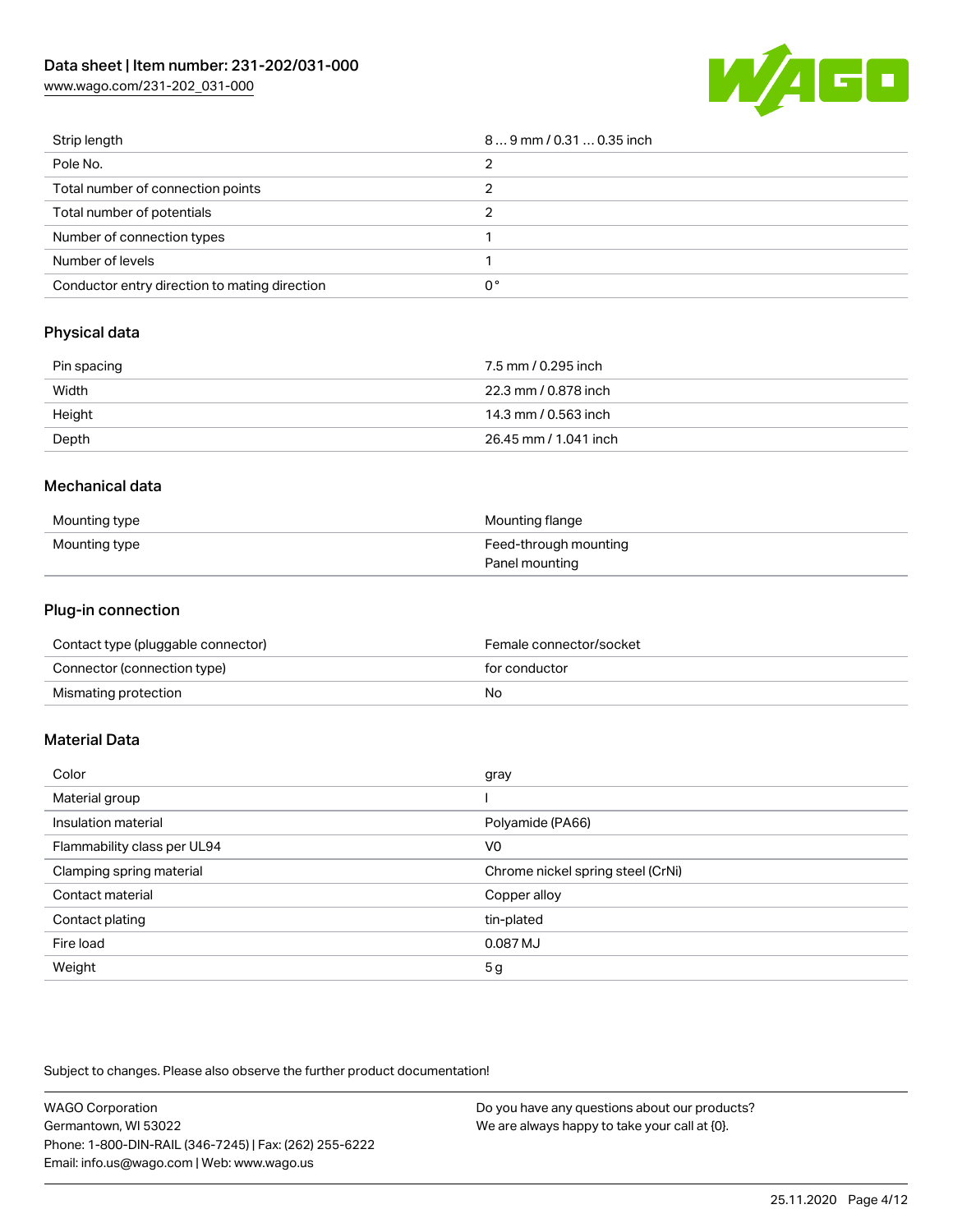

## Environmental Requirements

| Limit temperature range | +85 °C<br>-60 |  |
|-------------------------|---------------|--|

#### Commercial data

| Product Group         | 3 (Multi Conn. System) |
|-----------------------|------------------------|
| Packaging type        | <b>BOX</b>             |
| Country of origin     | DE.                    |
| <b>GTIN</b>           | 4044918366724          |
| Customs tariff number | 85366990990            |

#### Approvals / Certificates

#### Country specific Approvals

| Logo | Approval                                            | <b>Additional Approval Text</b> | Certificate<br>name |
|------|-----------------------------------------------------|---------------------------------|---------------------|
|      | CB<br>DEKRA Certification B.V.                      | IEC 61984                       | NL-39756            |
|      | <b>CSA</b><br><b>DEKRA Certification B.V.</b>       | C <sub>22.2</sub>               | 1466354             |
| EMA  | <b>KEMA/KEUR</b><br><b>DEKRA Certification B.V.</b> | EN 61984                        | 2190761.01          |

#### Ship Approvals

| Logo          | Approval                  | <b>Additional Approval Text</b> | Certificate<br>name |
|---------------|---------------------------|---------------------------------|---------------------|
| 0             | BV<br>Bureau Veritas S.A. | IEC 60998                       | 11915/D0<br>BV      |
| <b>BUNEAU</b> |                           |                                 |                     |

#### UL-Approvals

|      |                                |                                 | Certificate |
|------|--------------------------------|---------------------------------|-------------|
| Logo | Approval                       | <b>Additional Approval Text</b> | name        |
|      | UR                             | <b>UL 1059</b>                  | E45172      |
| o    | Underwriters Laboratories Inc. |                                 |             |

Subject to changes. Please also observe the further product documentation!

| <b>WAGO Corporation</b>                                | Do you have any questions about our products? |
|--------------------------------------------------------|-----------------------------------------------|
| Germantown, WI 53022                                   | We are always happy to take your call at {0}. |
| Phone: 1-800-DIN-RAIL (346-7245)   Fax: (262) 255-6222 |                                               |
| Email: info.us@wago.com   Web: www.wago.us             |                                               |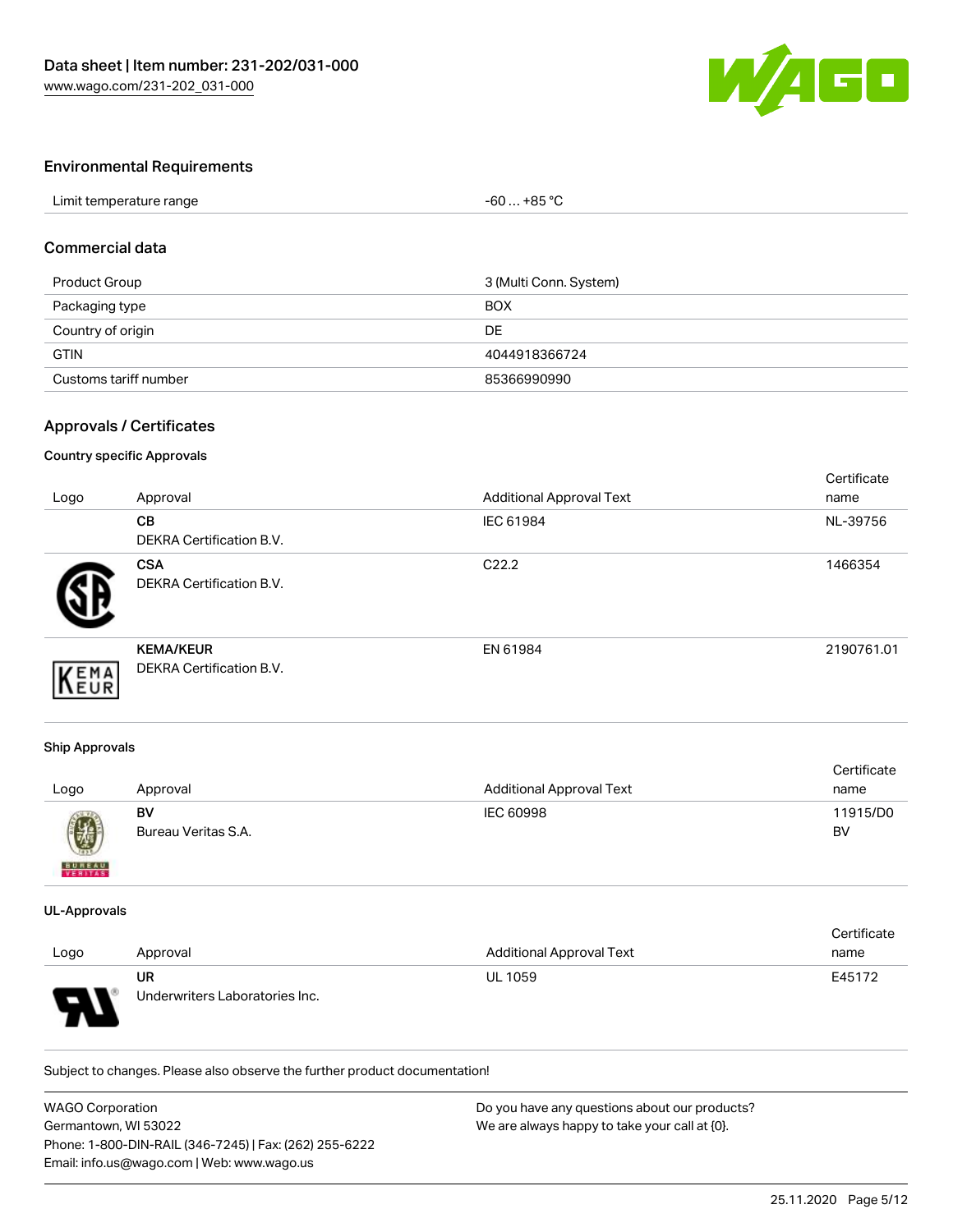



UR Underwriters Laboratories Inc. UL 1977 20150318-

E45171

# Counterpart

| $\sim 0$<br><b>CONTRACTOR</b> | Item no.731-602<br>1-conductor male connector; 2.5 mm <sup>2</sup> ; Pin spacing 7.5 mm; 2-pole; 2,50 mm <sup>2</sup> ; gray | www.wago.com/731-602         |
|-------------------------------|------------------------------------------------------------------------------------------------------------------------------|------------------------------|
| <b>CONTRACTORY</b>            | Item no.231-232/001-000<br>Male header; 2-pole; THT; 1.0 x 1.0 mm solder pin; straight; pin spacing 7.5 mm; gray             | www.wago.com/231-232/001-000 |
| <b>BARRY</b>                  | Item no.231-832/001-000<br>THT male header; 1.0 x 1.0 mm solder pin; angled; Pin spacing 7.5 mm; 2-pole; gray                | www.wago.com/231-832/001-000 |

Compatible products

| check               |                                                                                                         |                                  |
|---------------------|---------------------------------------------------------------------------------------------------------|----------------------------------|
|                     | Item no.: 210-136                                                                                       | www.wago.com/210-136             |
|                     | Test plug; 2 mm $\emptyset$ ; with 500 mm cable                                                         |                                  |
|                     | Item no.: 210-137                                                                                       |                                  |
|                     | Test plug; 2.3 mm $\emptyset$ ; with 500 mm cable                                                       | www.wago.com/210-137             |
|                     | Item no.: 231-662                                                                                       |                                  |
|                     | Test plugs for female connectors; for 7.5 mm and 7.62 mm pin spacing; 2,50 mm <sup>2</sup> ; light gray | www.wago.com/231-662             |
| Marking accessories |                                                                                                         |                                  |
|                     | Item no.: 210-331/750-202                                                                               |                                  |
|                     | Marking strips; as a DIN A4 sheet; MARKED; 1-16 (100x); Height of marker strip: 2.3 mm/0.091 in; Strip  | www.wago.com/210-331<br>/750-202 |
|                     | length 182 mm; Horizontal marking; Self-adhesive; white                                                 |                                  |
|                     | Item no.: 210-332/750-020                                                                               |                                  |
|                     | Marking strips; as a DIN A4 sheet; MARKED; 1-20 (80x); Height of marker strip: 3 mm; Strip length 182   | www.wago.com/210-332<br>/750-020 |
|                     | mm; Horizontal marking; Self-adhesive; white                                                            |                                  |
| Insulation stop     |                                                                                                         |                                  |
|                     | Item no.: 231-673                                                                                       |                                  |
|                     | Insulation stop; $0.08$ -0.2 mm <sup>2</sup> / $0.2$ mm <sup>2</sup> "s"; white                         | www.wago.com/231-673             |
|                     | Item no.: 231-674                                                                                       |                                  |
|                     | Insulation stop; 0.25 - 0.5 mm <sup>2</sup> ; light gray                                                | www.wago.com/231-674             |

Subject to changes. Please also observe the further product documentation!

WAGO Corporation Germantown, WI 53022 Phone: 1-800-DIN-RAIL (346-7245) | Fax: (262) 255-6222 Email: info.us@wago.com | Web: www.wago.us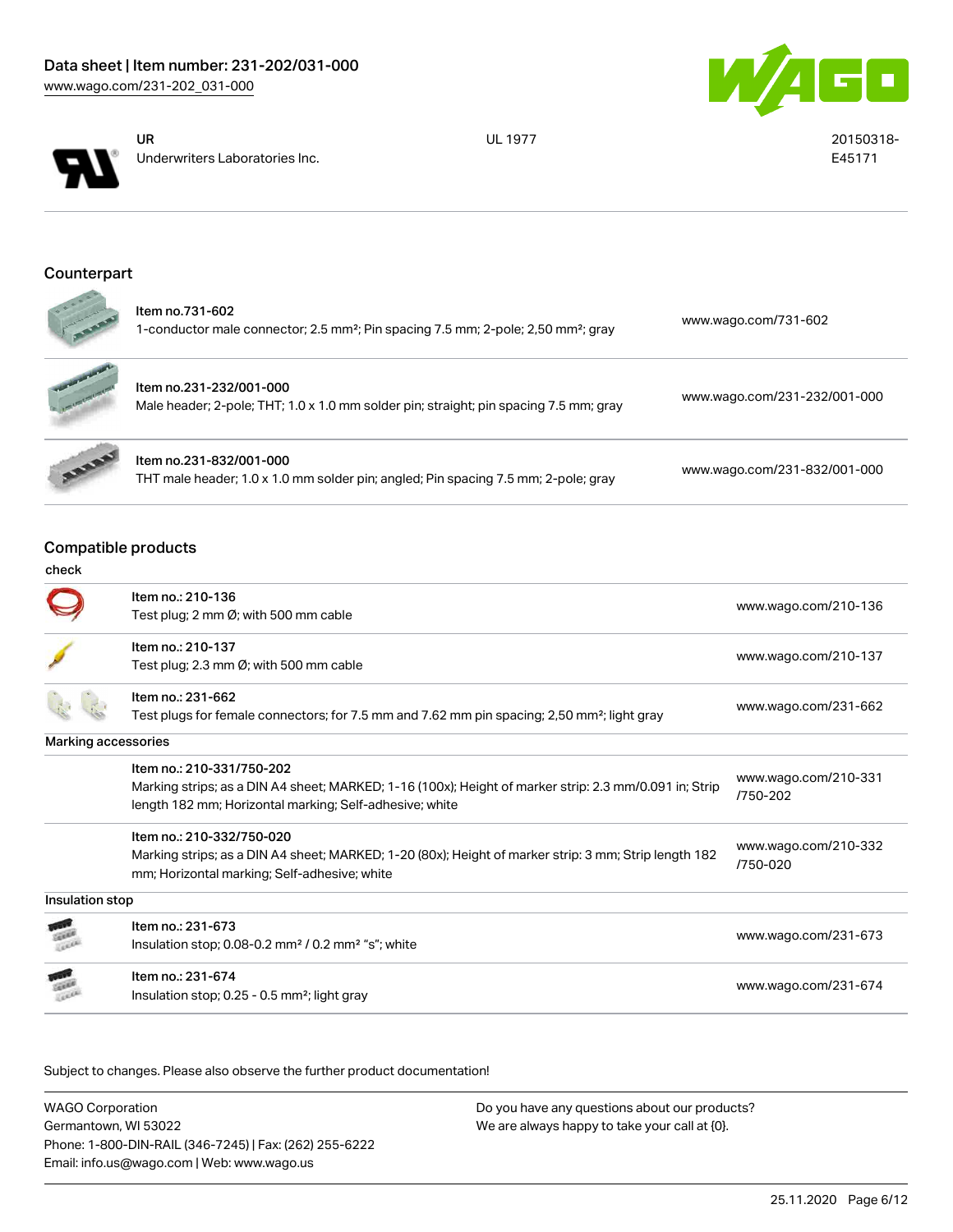# Data sheet | Item number: 231-202/031-000

[www.wago.com/231-202\\_031-000](http://www.wago.com/231-202_031-000)



[www.wago.com/231-675](http://www.wago.com/231-675)

#### Item no.: 231-675

Insulation stop; 0.75 - 1 mm²; dark gray

| tools               |                                                                                                                         |                      |
|---------------------|-------------------------------------------------------------------------------------------------------------------------|----------------------|
|                     | Item no.: 210-657<br>Operating tool; Blade: 3.5 x 0.5 mm; with a partially insulated shaft; short; multicoloured        | www.wago.com/210-657 |
|                     | Item no.: 210-720<br>Operating tool; Blade: 3.5 x 0.5 mm; with a partially insulated shaft; multicoloured               | www.wago.com/210-720 |
|                     | Item no.: 231-131<br>Push-button; loose                                                                                 | www.wago.com/231-131 |
|                     | Item no.: 231-159<br>Operating tool; natural                                                                            | www.wago.com/231-159 |
|                     | Item no.: 231-231<br>Combination operating tool; red                                                                    | www.wago.com/231-231 |
|                     | Item no.: 231-291<br>Operating tool; loose; red                                                                         | www.wago.com/231-291 |
| General accessories |                                                                                                                         |                      |
|                     | Item no.: 231-668<br>Lockout caps; for covering unused clamping units; gray                                             | www.wago.com/231-668 |
| assembling          |                                                                                                                         |                      |
|                     | Item no.: 209-147<br>Self-tapping screw                                                                                 | www.wago.com/209-147 |
|                     | Item no.: 231-194<br>Self-tapping screw; B 2.2x13, fixing hole 1.8 mm Ø                                                 | www.wago.com/231-194 |
|                     | Item no.: 231-195<br>Screw with nut; M2x12; for fixing element                                                          | www.wago.com/231-195 |
|                     | Item no.: 231-295<br>Screw with nut                                                                                     | www.wago.com/231-295 |
| ferrule             |                                                                                                                         |                      |
|                     | Item no.: 216-101<br>Ferrule; Sleeve for 0.5 mm <sup>2</sup> / AWG 22; uninsulated; electro-tin plated; silver-colored  | www.wago.com/216-101 |
|                     | Item no.: 216-102<br>Ferrule; Sleeve for 0.75 mm <sup>2</sup> / AWG 20; uninsulated; electro-tin plated; silver-colored | www.wago.com/216-102 |
|                     | Item no.: 216-103<br>Ferrule; Sleeve for 1 mm <sup>2</sup> / AWG 18; uninsulated; electro-tin plated                    | www.wago.com/216-103 |
|                     | Item no.: 216-104<br>Ferrule; Sleeve for 1.5 mm <sup>2</sup> / AWG 16; uninsulated; electro-tin plated; silver-colored  | www.wago.com/216-104 |

Subject to changes. Please also observe the further product documentation!

WAGO Corporation Germantown, WI 53022 Phone: 1-800-DIN-RAIL (346-7245) | Fax: (262) 255-6222 Email: info.us@wago.com | Web: www.wago.us Do you have any questions about our products? We are always happy to take your call at {0}.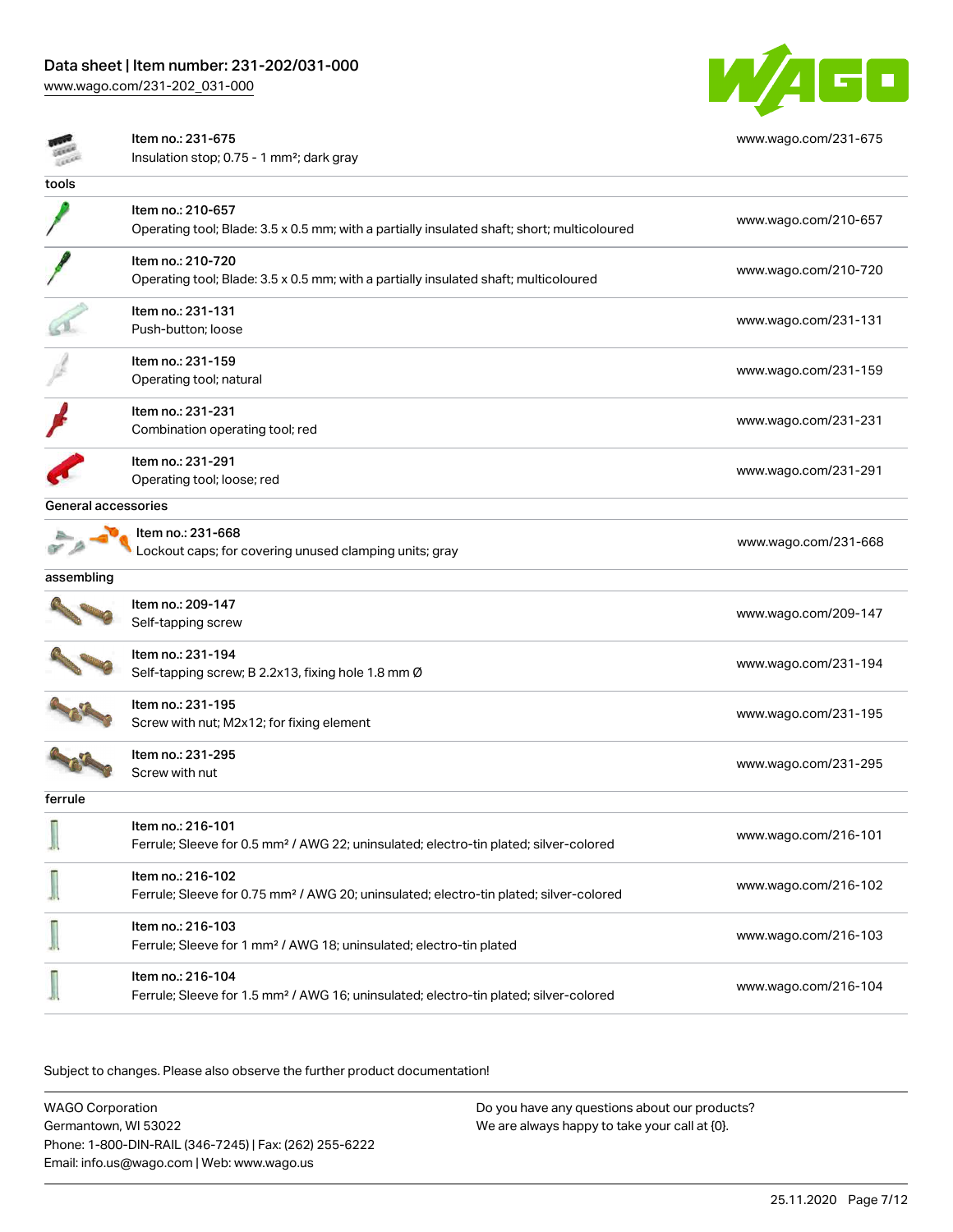# Data sheet | Item number: 231-202/031-000

[www.wago.com/231-202\\_031-000](http://www.wago.com/231-202_031-000)



| Item no.: 216-106<br>Ferrule; Sleeve for 2.5 mm <sup>2</sup> / AWG 14; uninsulated; electro-tin plated; silver-colored                                                                            | www.wago.com/216-106 |
|---------------------------------------------------------------------------------------------------------------------------------------------------------------------------------------------------|----------------------|
| Item no.: 216-121<br>Ferrule; Sleeve for 0.5 mm <sup>2</sup> / AWG 22; uninsulated; electro-tin plated; silver-colored                                                                            | www.wago.com/216-121 |
| Item no.: 216-122<br>Ferrule; Sleeve for 0.75 mm <sup>2</sup> / AWG 20; uninsulated; electro-tin plated; silver-colored                                                                           | www.wago.com/216-122 |
| Item no.: 216-123<br>Ferrule; Sleeve for 1 mm <sup>2</sup> / AWG 18; uninsulated; electro-tin plated; silver-colored                                                                              | www.wago.com/216-123 |
| Item no.: 216-124<br>Ferrule; Sleeve for 1.5 mm <sup>2</sup> / AWG 16; uninsulated; electro-tin plated                                                                                            | www.wago.com/216-124 |
| Item no.: 216-131<br>Ferrule; Sleeve for 0.25 mm <sup>2</sup> / AWG 24; uninsulated; electro-tin plated; silver-colored                                                                           | www.wago.com/216-131 |
| Item no.: 216-132<br>Ferrule; Sleeve for 0.34 mm <sup>2</sup> / AWG 24; uninsulated; electro-tin plated                                                                                           | www.wago.com/216-132 |
| Item no.: 216-141<br>Ferrule; Sleeve for 0.5 mm <sup>2</sup> / 20 AWG; uninsulated; electro-tin plated; electrolytic copper; gastight<br>crimped; acc. to DIN 46228, Part 1/08.92                 | www.wago.com/216-141 |
| Item no.: 216-142<br>Ferrule; Sleeve for 0.75 mm <sup>2</sup> / 18 AWG; uninsulated; electro-tin plated; electrolytic copper; gastight<br>crimped; acc. to DIN 46228, Part 1/08.92                | www.wago.com/216-142 |
| Item no.: 216-143<br>Ferrule; Sleeve for 1 mm <sup>2</sup> / AWG 18; uninsulated; electro-tin plated; electrolytic copper; gastight<br>crimped; acc. to DIN 46228, Part 1/08.92                   | www.wago.com/216-143 |
| Item no.: 216-144<br>Ferrule; Sleeve for 1.5 mm <sup>2</sup> / AWG 16; uninsulated; electro-tin plated; electrolytic copper; gastight<br>crimped; acc. to DIN 46228, Part 1/08.92; silver-colored | www.wago.com/216-144 |
| Item no.: 216-151<br>Ferrule; Sleeve for 0.25 mm <sup>2</sup> / AWG 24; uninsulated; electro-tin plated                                                                                           | www.wago.com/216-151 |
| Item no.: 216-152<br>Ferrule; Sleeve for 0.34 mm <sup>2</sup> / AWG 24; uninsulated; electro-tin plated                                                                                           | www.wago.com/216-152 |
| Item no.: 216-201<br>Ferrule; Sleeve for 0.5 mm <sup>2</sup> / 20 AWG; insulated; electro-tin plated; white                                                                                       | www.wago.com/216-201 |
| Item no.: 216-202<br>Ferrule; Sleeve for 0.75 mm <sup>2</sup> / 18 AWG; insulated; electro-tin plated; gray                                                                                       | www.wago.com/216-202 |
| Item no.: 216-203<br>Ferrule; Sleeve for 1 mm <sup>2</sup> / AWG 18; insulated; electro-tin plated; red                                                                                           | www.wago.com/216-203 |
| Item no.: 216-204<br>Ferrule; Sleeve for 1.5 mm <sup>2</sup> / AWG 16; insulated; electro-tin plated; black                                                                                       | www.wago.com/216-204 |
| Item no.: 216-221<br>Ferrule; Sleeve for 0.5 mm <sup>2</sup> / 20 AWG; insulated; electro-tin plated; white                                                                                       | www.wago.com/216-221 |
| Subject to changes. Please also observe the further product documentation!                                                                                                                        |                      |
| <b>WAGO Corporation</b><br>Do you have any questions about our products?                                                                                                                          |                      |

Germantown, WI 53022 Phone: 1-800-DIN-RAIL (346-7245) | Fax: (262) 255-6222 Email: info.us@wago.com | Web: www.wago.us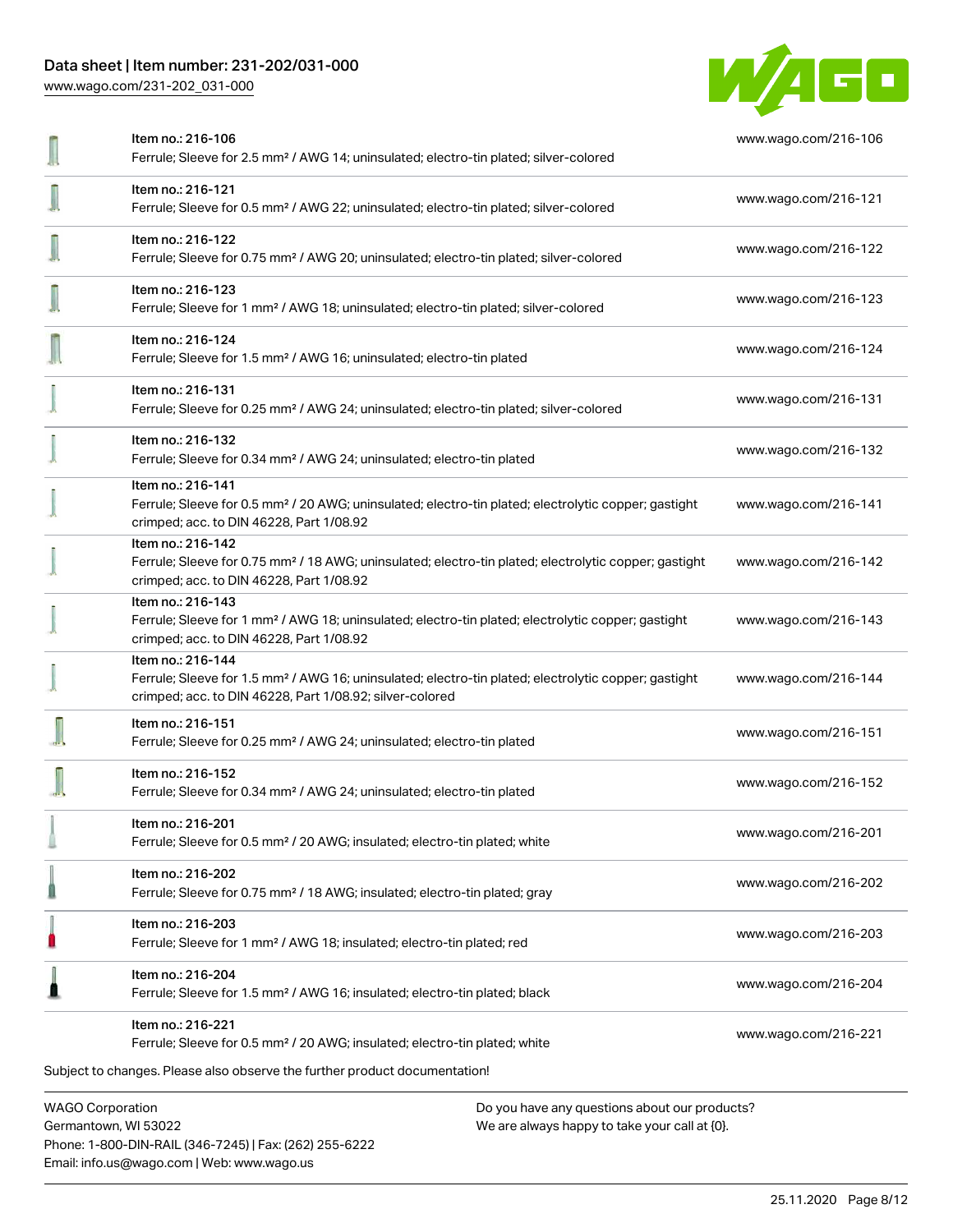# Data sheet | Item number: 231-202/031-000 [www.wago.com/231-202\\_031-000](http://www.wago.com/231-202_031-000)

A



|                     | Item no.: 216-222<br>Ferrule; Sleeve for 0.75 mm <sup>2</sup> / 18 AWG; insulated; electro-tin plated; gray                                                                                             | www.wago.com/216-222 |
|---------------------|---------------------------------------------------------------------------------------------------------------------------------------------------------------------------------------------------------|----------------------|
|                     | Item no.: 216-223<br>Ferrule; Sleeve for 1 mm <sup>2</sup> / AWG 18; insulated; electro-tin plated; red                                                                                                 | www.wago.com/216-223 |
| Л                   | Item no.: 216-224<br>Ferrule; Sleeve for 1.5 mm <sup>2</sup> / AWG 16; insulated; electro-tin plated; black                                                                                             | www.wago.com/216-224 |
|                     | Item no.: 216-241<br>Ferrule; Sleeve for 0.5 mm <sup>2</sup> / 20 AWG; insulated; electro-tin plated; electrolytic copper; gastight<br>crimped; acc. to DIN 46228, Part 4/09.90; white                  | www.wago.com/216-241 |
|                     | Item no.: 216-242<br>Ferrule; Sleeve for 0.75 mm <sup>2</sup> / 18 AWG; insulated; electro-tin plated; electrolytic copper; gastight<br>crimped; acc. to DIN 46228, Part 4/09.90; gray                  | www.wago.com/216-242 |
|                     | Item no.: 216-243<br>Ferrule; Sleeve for 1 mm <sup>2</sup> / AWG 18; insulated; electro-tin plated; electrolytic copper; gastight crimped; www.wago.com/216-243<br>acc. to DIN 46228, Part 4/09.90; red |                      |
|                     | Item no.: 216-244<br>Ferrule; Sleeve for 1.5 mm <sup>2</sup> / AWG 16; insulated; electro-tin plated; electrolytic copper; gastight<br>crimped; acc. to DIN 46228, Part 4/09.90; black                  | www.wago.com/216-244 |
|                     | Item no.: 216-262<br>Ferrule; Sleeve for 0.75 mm <sup>2</sup> / 18 AWG; insulated; electro-tin plated; electrolytic copper; gastight<br>crimped; acc. to DIN 46228, Part 4/09.90; gray                  | www.wago.com/216-262 |
|                     | Item no.: 216-263<br>Ferrule; Sleeve for 1 mm <sup>2</sup> / AWG 18; insulated; electro-tin plated; electrolytic copper; gastight crimped; www.wago.com/216-263<br>acc. to DIN 46228, Part 4/09.90; red |                      |
|                     | Item no.: 216-264<br>Ferrule; Sleeve for 1.5 mm <sup>2</sup> / AWG 16; insulated; electro-tin plated; electrolytic copper; gastight<br>crimped; acc. to DIN 46228, Part 4/09.90; black                  | www.wago.com/216-264 |
|                     | Item no.: 216-284<br>Ferrule; Sleeve for 1.5 mm <sup>2</sup> / AWG 16; insulated; electro-tin plated; electrolytic copper; gastight<br>crimped; acc. to DIN 46228, Part 4/09.90; black                  | www.wago.com/216-284 |
|                     | Item no.: 216-301<br>Ferrule; Sleeve for 0.25 mm <sup>2</sup> / AWG 24; insulated; electro-tin plated; yellow                                                                                           | www.wago.com/216-301 |
|                     | Item no.: 216-302<br>Ferrule; Sleeve for 0.34 mm <sup>2</sup> / 22 AWG; insulated; electro-tin plated; green                                                                                            | www.wago.com/216-302 |
|                     | Item no.: 216-321<br>Ferrule; Sleeve for 0.25 mm <sup>2</sup> / AWG 24; insulated; electro-tin plated; yellow                                                                                           | www.wago.com/216-321 |
|                     | Item no.: 216-322<br>Ferrule; Sleeve for 0.34 mm <sup>2</sup> / 22 AWG; insulated; electro-tin plated; green                                                                                            | www.wago.com/216-322 |
| Strain relief plate |                                                                                                                                                                                                         |                      |

Subject to changes. Please also observe the further product documentation!

WAGO Corporation Germantown, WI 53022 Phone: 1-800-DIN-RAIL (346-7245) | Fax: (262) 255-6222 Email: info.us@wago.com | Web: www.wago.us Do you have any questions about our products? We are always happy to take your call at {0}.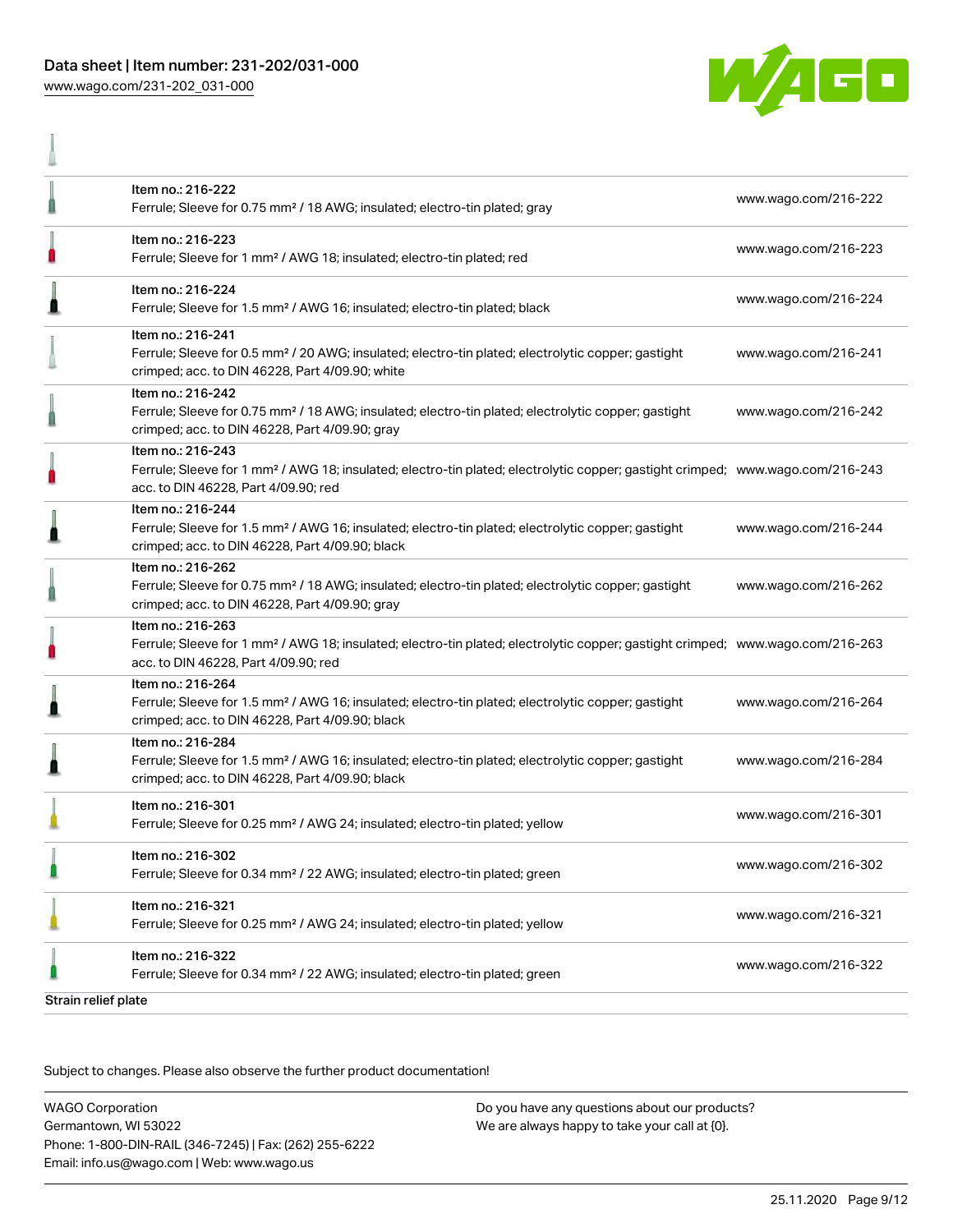

[www.wago.com/232-662](http://www.wago.com/232-662)



Item no.: 232-662 Strain relief housing; gray

| <b>Downloads</b>              |             |               |          |
|-------------------------------|-------------|---------------|----------|
| Documentation                 |             |               |          |
| <b>Additional Information</b> |             |               |          |
| Technical explanations        | Apr 3, 2019 | pdf<br>3.6 MB | Download |
|                               |             |               |          |
| <b>CAD files</b>              |             |               |          |
| CAD data                      |             |               |          |
| 2D/3D Models 231-202/031-000  |             | <b>URL</b>    | Download |
| CAE data                      |             |               |          |
| ZUKEN Portal 231-202/031-000  |             | <b>URL</b>    | Download |

## Installation Notes

Conductor termination



Inserting a conductor via 3.5 mm screwdriver – CAGE CLAMP® actuation parallel to conductor entry.



Inserting a conductor via 3.5 mm screwdriver – CAGE CLAMP® actuation perpendicular to conductor entry.



Inserting a conductor into CAGE CLAMP® unit via operating lever (231-291).

Subject to changes. Please also observe the further product documentation!

WAGO Corporation Germantown, WI 53022 Phone: 1-800-DIN-RAIL (346-7245) | Fax: (262) 255-6222 Email: info.us@wago.com | Web: www.wago.us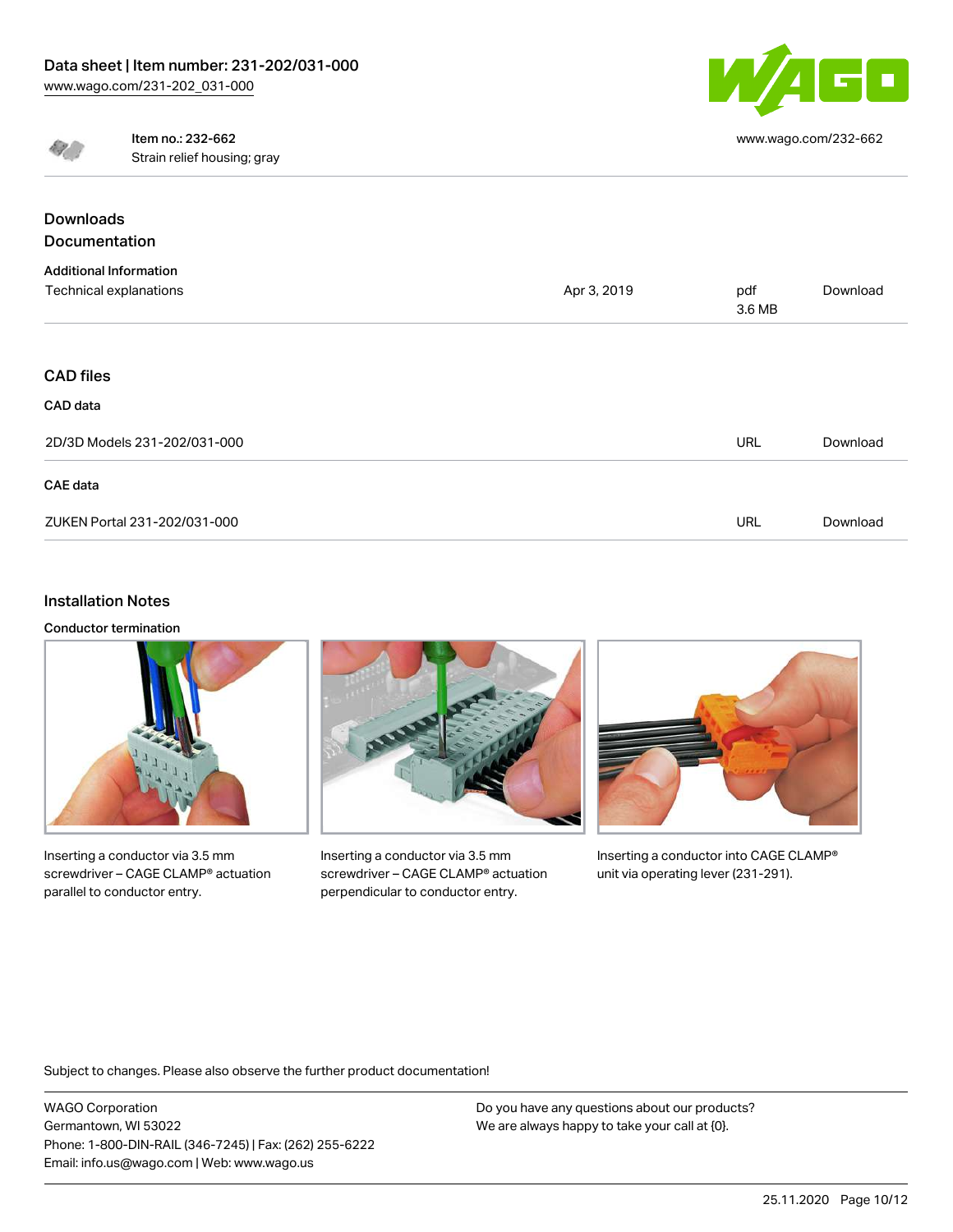



Inserting a conductor via operating tool.

#### Coding



Coding a female connector – removing coding finger(s).

#### **Testing**



Testing perpendicular to conductor entry via 2 or 2.3 mm Ø test plug – female connector with CAGE CLAMP®.

#### Installation

Subject to changes. Please also observe the further product documentation!

WAGO Corporation Germantown, WI 53022 Phone: 1-800-DIN-RAIL (346-7245) | Fax: (262) 255-6222 Email: info.us@wago.com | Web: www.wago.us